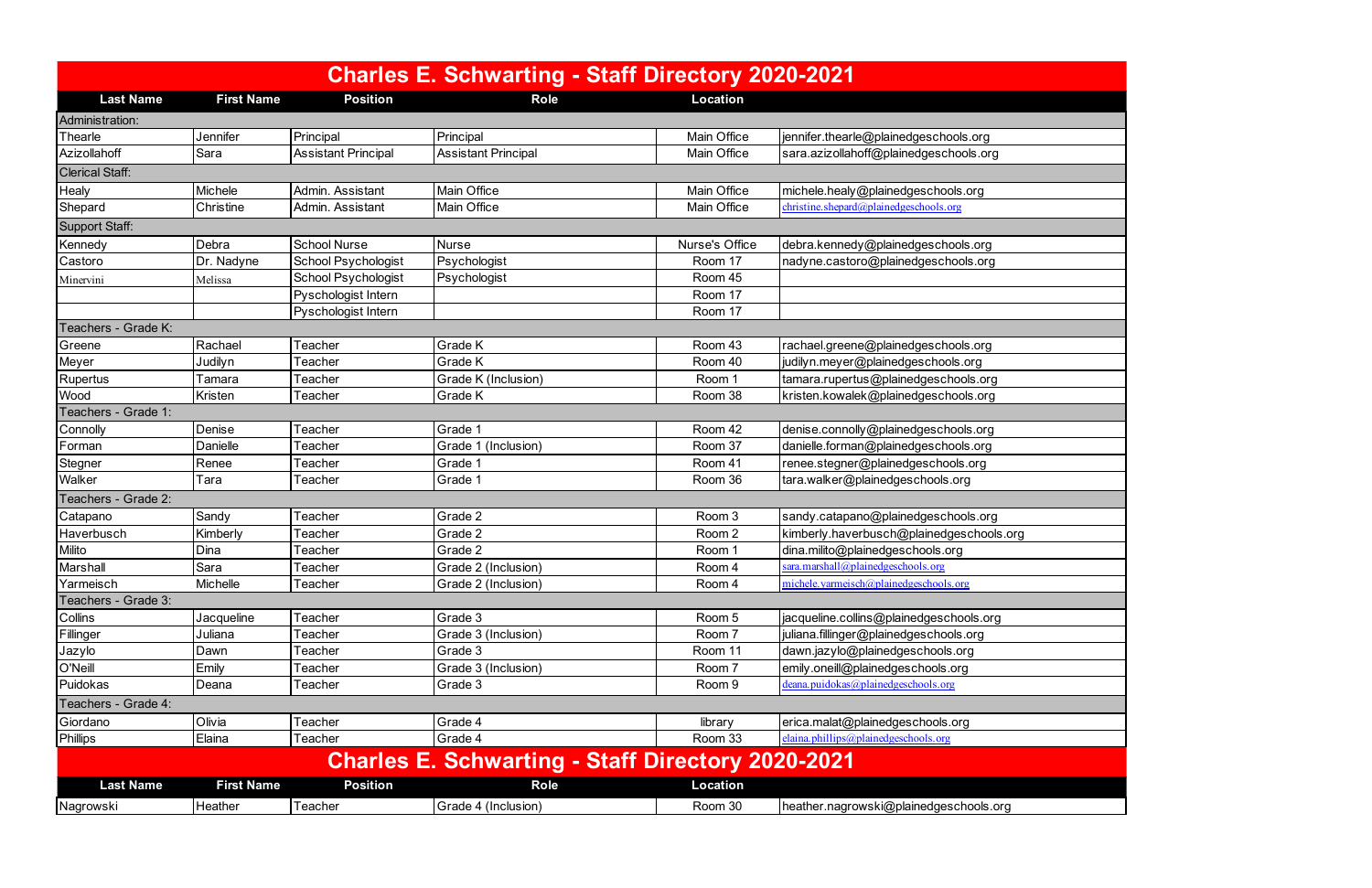| Newman                                                   | Cara              | Teacher                   | Grade 4                       | Room 46     | cara.newman@plainedgeschools.org                |  |  |
|----------------------------------------------------------|-------------------|---------------------------|-------------------------------|-------------|-------------------------------------------------|--|--|
| Teachers - Grade 5:                                      |                   |                           |                               |             |                                                 |  |  |
| Conaghan                                                 | Bridget           | Teacher                   | Grade 5 (Inclusion)           | Room 35     | bridget.conaghan@plainedgeschools.org           |  |  |
| Goralski                                                 | Marianne          | Teacher                   | Grade 5                       | Room 32     | marianne.goralski@plainedgeschools.org          |  |  |
| Moscola                                                  | <b>MaryBeth</b>   | Teacher                   | Grade 5                       | Room 28     | marybeth.moscola@plainedgeschools.org           |  |  |
| Wenz                                                     | Christopher       | Teacher                   | Grade 5                       | Room 34     | christopher.wenz@plainedgeschools.org           |  |  |
| <b>Special Areas:</b><br><b>Teachers</b>                 |                   |                           |                               |             |                                                 |  |  |
| Martone                                                  | Erinn             | Teacher                   | <b>Physical Education</b>     | Gym         | erinn.martonei@plainedgeschools.org             |  |  |
| Scimonelli                                               | Lauren            | Teacher                   | <b>Physical Education</b>     | Gym         | lauren.scimonelli@plainedgeschools.org          |  |  |
| Gonzalez                                                 | Vanessa           | Teacher                   | Music & Band/Orchestra        | Room 24     | vanessa.gonzalez@plainedgeschools.org           |  |  |
| Fahnestock                                               | SangMi            | Teacher                   | Music & Chorus                | Room 24     | sangmi.fahnestock@plainedgeschools.org          |  |  |
| Gulotta                                                  | Dina              | Teacher                   | <b>STEAM</b>                  | Room 14     | dina.gulotta@plainedgeschools.org               |  |  |
| Kelly                                                    | Colleen           | Teacher                   | <b>Resident Sub</b>           | Main Office | colleen.kelly@plainedgeschools.org              |  |  |
| Koppas                                                   | Julie             | Teacher                   | Library-Media Specialist      | Library     | julie.koppas@plainedgeschools.org               |  |  |
| Loso                                                     | Heather           | Teacher                   | Art                           | Room 24     | heather.loso@plainedgeschools.org               |  |  |
| Martone                                                  | Erinn             | Teacher                   | <b>Physical Education</b>     | Gym         | erinn.martone@plainedgeschools.org              |  |  |
| <b>Beytin</b>                                            | Jacqueline        | Teacher                   | V-ICT                         | Room 6      | jacqueline.beytin@plainedgeschools.org          |  |  |
| Teachers - Reading/Math:                                 |                   |                           |                               |             |                                                 |  |  |
| Alfredsson                                               | Lalaena           | Teacher                   | Literacy Coach                | Room 10     | lalaena.alfredsson@plainedgeschools.org         |  |  |
| Carlstrom                                                | Kristina          | Teacher                   | Reading                       | Room 50     | kristina.carlstrom@plainedgeschools.org         |  |  |
| Grzybowski                                               | Matthew           | Teacher                   | Math                          | Room 52     | matthew.grzybowski@plainedgeschools.org         |  |  |
| Schwartz                                                 | Stacey            | Teacher                   | Reading                       | Room 50     | stacey.schwartz@plainedgeschools.org            |  |  |
| Keeling                                                  | Alexis            | Teacher                   | Reading                       | Room 50     | alexis.keeling@plainedgeschools.org             |  |  |
| Teachers - Special Education/Support:                    |                   |                           |                               |             |                                                 |  |  |
| Barefoot                                                 | Janine            | Teacher                   | Special Education-K/1/2       | Room 12     | janine.barefoot@plainedgeschools.org            |  |  |
| Cento                                                    | Matthew           | Teacher                   | Inclusion-5                   | Room 35     | matthew.cento@plainedgeschools.org              |  |  |
| Clark                                                    | Nicole            | Teacher                   | Speech                        | Room 51     | nicole.clark@plainedgeschools.org               |  |  |
| Ecker                                                    | Danielle          | Teacher                   | Inclusion-K/3                 | Room 1/48   | danielle.ecker@plainedgeschools.org             |  |  |
| Fochi                                                    | Maria             | Teacher                   | Special Education-4/5         | Room 13     | maria.fochi@plainedgeschools.org                |  |  |
| Grucci                                                   | Matthew           | Teacher                   | Special Education-2/3         | Room 15     | matthew.grucci@plainedgeschools.org             |  |  |
| Haber                                                    | <b>Brooke</b>     | Teacher                   | Inclusion-K/1                 | Room 39/37  | brooke.haber@plainedgeschools.org               |  |  |
| Klimaszewski                                             | <b>Barbara</b>    | <b>OT</b>                 | <b>Occupational Therapist</b> | Room 53     | barbara.klimaszewski@plainedgeschools.org       |  |  |
| Marsh                                                    | Marina            | PT                        | <b>Physical Therapist</b>     | Room 45     | marina.marsh@plainedgeschools.org               |  |  |
| Marshall                                                 | Sara              | Teacher                   | Inclusion-1/2                 | Room 4      | sara.marshall@plainedgeschools.org              |  |  |
| Savva                                                    | Danielle          | Teacher                   | Resource Room                 | Room 53     | $danielle$ .savva $\omega$ plainedgeschools.org |  |  |
| Romano                                                   | Anthony           | Teacher                   | <b>ENL</b>                    | Room 44     | anthony.romano@plainedgeschools.org             |  |  |
|                                                          |                   |                           |                               |             |                                                 |  |  |
| <b>Charles E. Schwarting - Staff Directory 2020-2021</b> |                   |                           |                               |             |                                                 |  |  |
| <b>Last Name</b>                                         | <b>First Name</b> | <b>Position</b>           | <b>Role</b>                   | Location    |                                                 |  |  |
| Pleines                                                  | Lisa              | Teacher                   | Speech                        | Room 51     | lisa.pleines@plainedgeschools.org               |  |  |
| Porter                                                   | Cathleen          | Teacher                   | Speech                        | Room 51     | cathleen.porter@plainedgeschools.org            |  |  |
| Schoppman                                                | Nicole            | Teacher                   | Inclusion-4                   | Room 30     | schoppman.nicole@plainedgeschools.org           |  |  |
| Savva                                                    | Danielle          | Teacher                   | Resource Room                 |             | ellen.ward@plainedgeschools.org                 |  |  |
| <b>Teaching Assistants:</b>                              |                   |                           |                               |             |                                                 |  |  |
| <b>Burgess</b>                                           | <b>Hope</b>       | <b>Teaching Assistant</b> | Special Education-2/3         | Room 15     | hope.burgess@plainedgeschools.org               |  |  |
|                                                          |                   |                           |                               |             |                                                 |  |  |